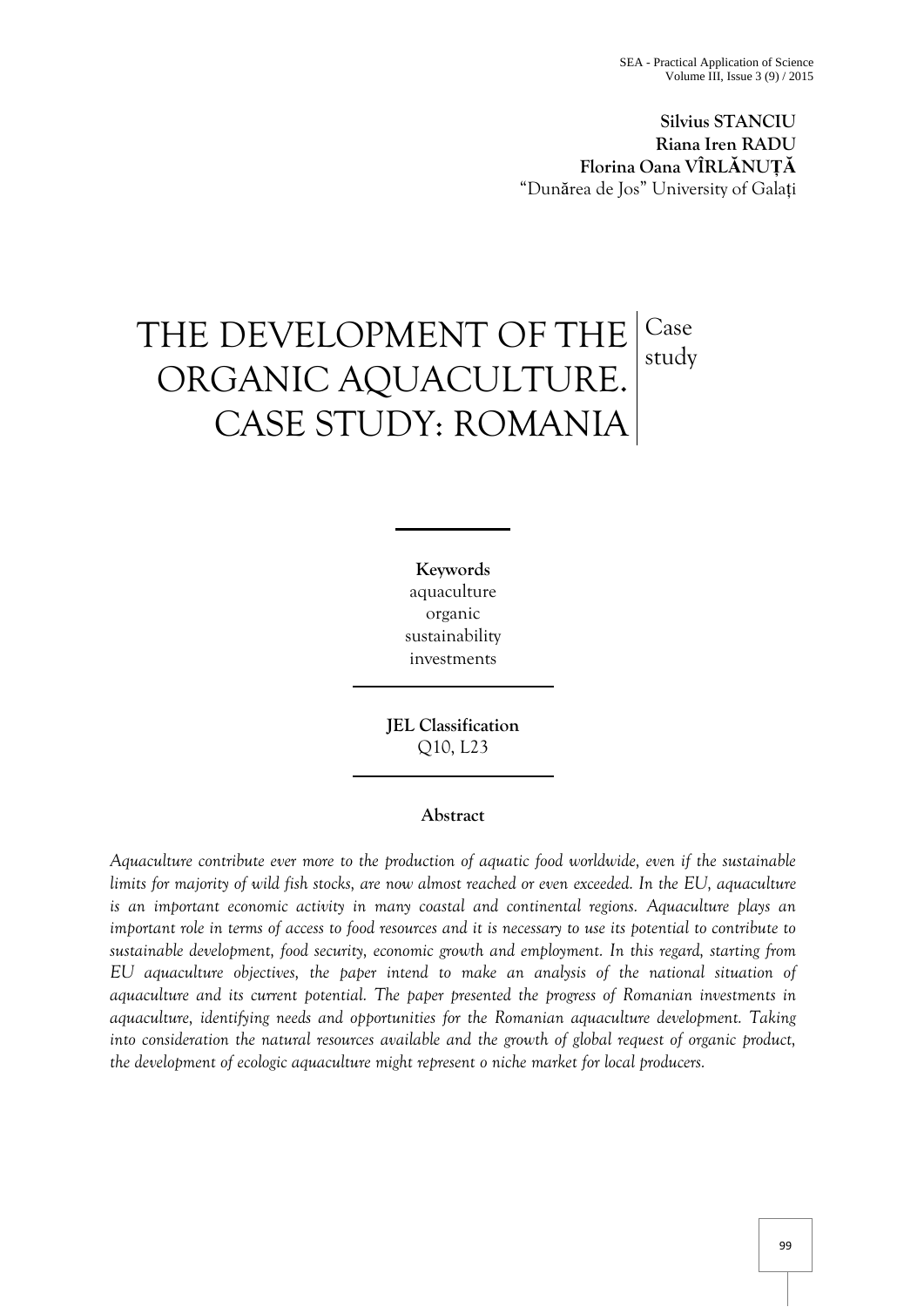#### **Short literature review**

The prerequisites and the development of ecological aquaculture are presented in FAO Reports, published by El-Hage Scialabba and Hattam (2002), concerning organic aquaculture, in which a short- and medium-term analysis on aquaculture industry is performed. Franz (2002) characterised ecological aquaculture and performed an analysis of USA, EU, Japan and other states' organic markets, by presenting the aquatic species appropriate to green growth, describing the retail trade prices of fishery products in analysed markets, and concluding that developed countries present a high absorption potential of these products. Szeremeta et al. (2010) stated the community regulations concerning ecological aquaculture in a material conducted under aegis of the IFOAM EU Group. Prein et al (2012) described the opportunities of organic aquaculture by exploiting niche markets. Dinu et al (2014) conducted a study concerning the reasons for consuming organic product in Romania, concluding that these products are considered healthy and beneficial by local consumers. Stanciu (2014) analyzed the economic impact of organic agricultural production on the national economy, concluding that this could be an opportunity for local farmers.

#### **Material and methods.**

The information on Community and local fishery industry were provided by national databases (The National Institute for Statistics INS, The Ministry of Agriculture and Rural Development MADR, National Agency for Fisheries and Aquaculture ANPA), Community databases (Eurostat, Amadeus, European Commission EC) or international databases (FAOStat, FishStat, IFOAM). The data have been statistically processed, chart represented and analyzed. The interpretation of results had been fulfilled by referring to specialized literature.

#### **An history concerning the organic aquaculture**

Animal growth in organic aquaculture systems, performed in high safety conditions aims to obtain some quality food product with a minimum impact on the aquatic environment. In comparison with organic agriculture, practiced by a relatively long time at the level of agricultural exploitations, the aquaculture is a relatively new field of organic production. The start was the ecological growth of Common carp (*Cyprinus carpio)* in Austria (1994) an followed by Atlantic salmon (*Salmo salar*) in Irland (1995), a Shrimp (*Penaeidae*) in Ecuador (1999) or more recently, the Atlantic cod (*Gadus morhua*) in United Kingdom (2005) or Pangasius (*Pangasianodon hypophthalmus*) in Vietnam (2006) (accordind to Prein et al, 2010). An evolution of production and the occurrence of

regulations related to organic aquaculture are presented in Table no.1. The last period registered the increase for organic seafood demand, especially in the developed countries from Europe, North America and Japan, but also for medium revenues consumers from emerging economies. The demand is covered by internal production (for example, common carp *Cyprinus carpio*, brook trout *Salvelinus fontinalis* or rainbow trout *Oncorhynchus mykiss* in Austria and Germany), regional production (salmon, cod and seafood in NW Europe, and seabream, perch, tilapia in mediteranean countries) or imports. A significant part of certified aquaculture are products processed and traded on internal markets of developing countries. In 2009, 240 organic aquaculture farms (including for seaweed production) were certified worlwide, located in 29 countries. Over 50% of cerified units operated in Europe. In China, 72 farms were ecological certified according to Chinese national standards. The total poduction resulted from organic aquaculture reached in 2009 53.500 tonnes, representing over 0.1% of the global aquaculture production. The main aquaculture species produced worldwide and by countries are presented in Table no. 2.

## **Communnity context**

The European Union gives special attention to aquaculture, especially to the development of sustainable activities with reduced impact on environment. The development of organic aquaculture activities requires prior evaluation of risks, adapting the activity area and mitigating the potential negative effects on the environment, by applying prevention methods. Nutrients, water, chosen location for farm are the most important aspects related to ecological sustainability of aquaculture farms. Starting with July  $1<sup>st</sup>$  2010, the new community regulations on organic aquaculture for fish, shellfish and seaweed entered into force. Hence, the CE 710/2009 Regulation stated the necessary conditions for aquatic production environment and the activity impact on other species. The Community norms comprise recommendations concerning ecological aquaculture activity area (including the lack of contamination risks with unauthorized substances/pollutants which might compromise the ecological feature of products); separation of ecological units of production of conventional production (related to natural contexts, different water distribution systems, distances, tide, upstream and downstream location of the production unit). The member state authorities may state places/areas which are appropriate for ecological aquaculture and may set the minimum distances of separation between ecological production units and the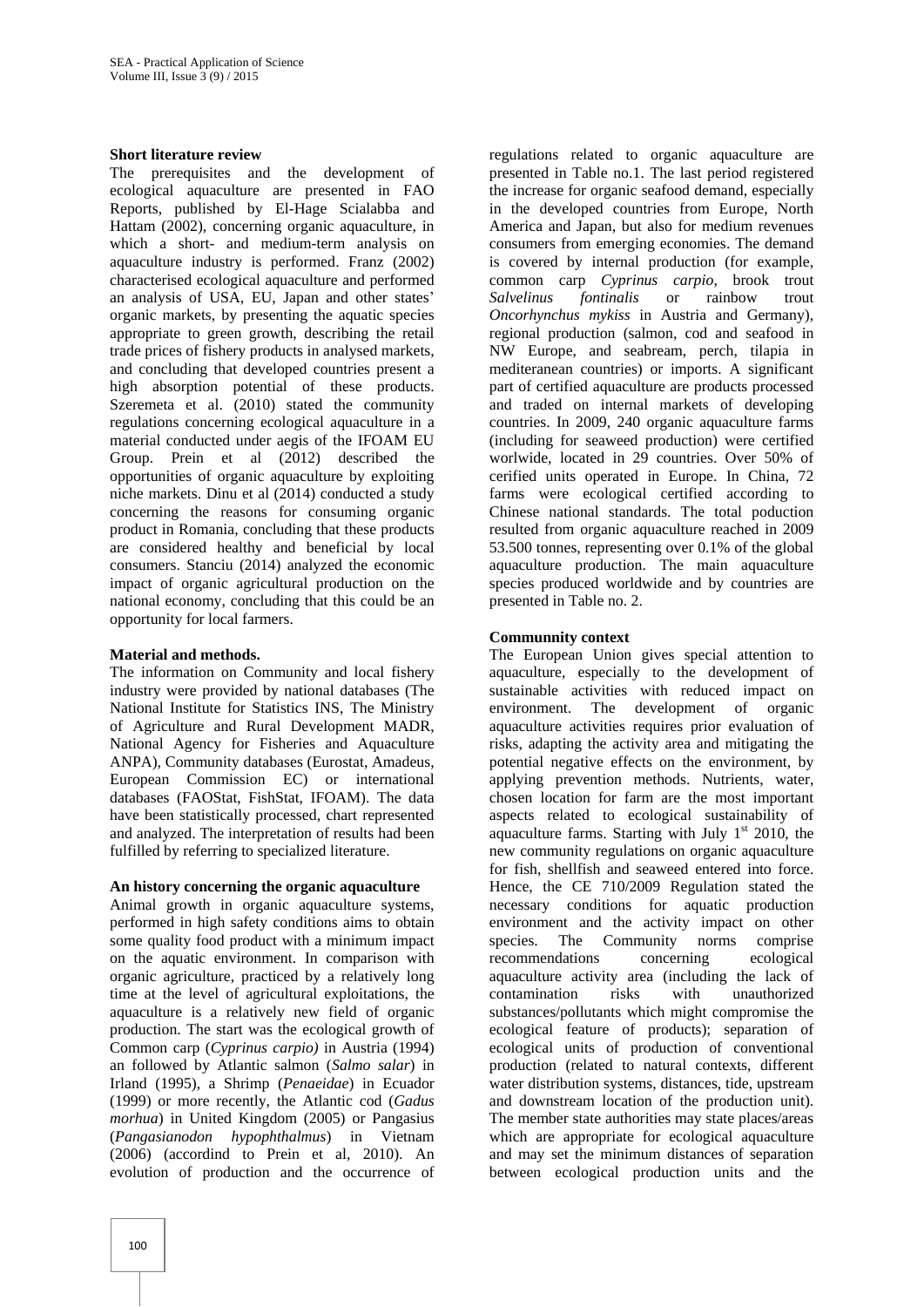conventional ones, information which must be provided to operators, other member states and European Commission. In the case of new farms with a capacity over 20 tonnes of aquaculture products per year for which an ecological certification is requested, an environment evaluation is necessary, tailored for production unit, for setting the existent conditions and potential effects on the environment. The evaluated operator shall make available for the control body/authority, the environment evaluation. Pursuing the environment evaluation shall be made according to Annex IV of Directive 85/337/CEE of the Council. In the case in which the unit had been already subject to prior evaluation, this shall be used. The operator must present a sustainable management plan of the resources, tailored for the aquaculture production unit subject to certification. The plan, which must be updated on every year, details the effects of the activities on the environment, the monitoring conducted and the measures necessary for reduction of negative effects, the nutrients quantity discharge into the environment per production cycle/year. The plan also registers the data on technical equipment control and repairing. The ecological operators shall preferably use renewable energy, shall recycle materials and elaborate, as part of sustainable management plan, a calendar for reducing the quantity of waste emissions, applicable from the beginning of the activity. As much as possible, the use of waste heat shall be limited to the energy resulted from renewable sources. Special provisions shall be stated for production of bivalve molluscs and seaweed. The community ecological regulations provide strict criteria on aquaculture animal origin (local species which may be grown without significant effects on natural fauna, respecting biodiversity, the absence of artificial hormones induced eggs); reproduction, grow and food conditions (ecologic fish population shall be fed with organic food, food flows might be completed with drrivatives resulted from fish activities, sustainable managed); livestock density depending of species/groups of species. For example, the maximum density of population for salmonids of 1,510 kg/m<sup>3</sup> , with special provisions for salmon/trout - 10 kg/m<sup>3</sup>, in net pens in sea water, 20  $kg/m<sup>3</sup>$  in freshwater, perch and sea bream maximum density - 15 kg/m<sup>3</sup> in sea and de 4 kg/m<sup>3</sup> in ponds and lagoons, turbot – 25 kg/m<sup>3</sup> are allowed). For carp and other cyprinids, the maximum allowed production is 1,500 kg fish per hectare per year.

The production of the community organic aquaculture is at the beginning, the industry being confronted with insufficient organic breeding, organic means of treatment against pests and feed sources. In order to compensate these shortcomings, EU rules have allowed the introduction of breeding or very young non-organic specimens in farms, the

maximum allowed percentage being of 80 % until December  $31<sup>st</sup>$  2011, 50 % until December  $31<sup>st</sup>$ 2013, respectively 0 % until December  $31<sup>st</sup>$  2015. Farming practices, management systems and tanks used for organic aquaculture must comply with good practices on quality of life and welfare. In ecological production, recirculating closed systems shall not be used. Exceptionally, their use is accepted for artificial reproduction, incubation, nurseries or in order to obtain ecological food. The efficient use of nutrients necessary for food is essential for environmental sustainability. Food for organic aquaculture production units must meet the nutritional needs of animals, complying with community health requirements and organic character. The food used to feed organic carnivorous fish and crustaceans must come from sustainable fisheries exploitation or organic aquaculture sources. An important element is the reduction of food losses through an optimized feeding system and an appropriate selection of food. The source of food used is an issue which might contribute to environmental sustainability. The fact that organic aquaculture is at the beginning and the sustainable exploitation of fish resources led to food shortage within member states. In some cases, the authorization of conditional use of protein food derived from sources in their first year of conversion, controlled use of non-organic food materials, food additives and some auxiliary substances is allowed. According to FiBl Report (2014), in Europe the number of certified organic aquaculture farms was of 123 units, representing over 50% of a total of 225 establishments registered worldwide.

European aquaculture production farms accounted for nearly half of world production, estimated at about 50,000 tonnes in 2008. Statistical information on organic fish production in major producing countries in Europe in 2012 is provided by the journal European Aquaculture Society (2013). As shown in Figure 1, the largest EU producers are Norway, Ireland, Great Britain, Greece, France and Germany, which grow mainly organic salmon sold at a higher price by about 50% in comparison with the salmon coming from conventional hatcheries. The increase in demand was very strong in France, where organic seafood market increased by 220% during the period 2007-2008, respectively in Germany, where the existence in supermarkets of specialized sections in organic products has favored the increase. The evolution of consumer interest in the market for the products obtained under ecological conditions is manifested in a higher conversion of conventional aquaculture units to organic systems. Quantitatively, in 2014 organic aquaculture production in the European Union reached an overall value of 175,000 tonnes, up by 335% over the previous year. The main European producers of organic aquatic products in the year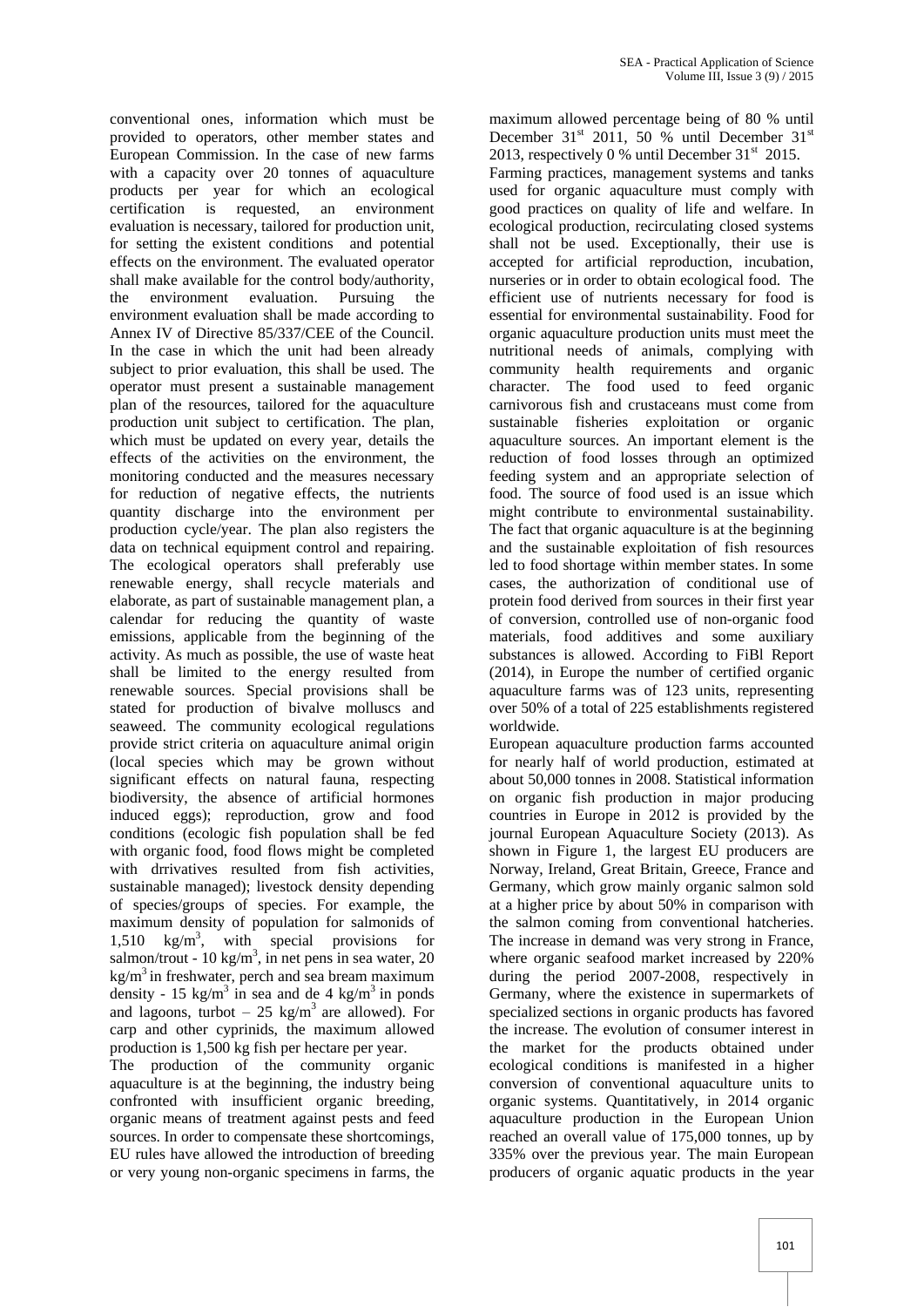2014 were Ireland, Slovenia and Romania, Member States where it is concentrated over 80% of the profile production. The most important aquatic species grown in organic system are shown in Table no. 3. European production is focused mainly on carp and cyprinids in freshwater aquaculture or sea bass and mussels in the sea. Although the industry is at the beginning, EU funds concerning research in the field of organic fish activities will be used to acquire the experience and knowledge, especially on preserving water quality (through the development of recirculation systems), use of organic ingredients for animal nutrition and optimum density of livestock of certain fish species.

#### **Ecological aquaculture production in Romania**

Romania's EU integration has provided a market opportunity with a potential of 500 million consumers, the possibility of financing projects of community interest and restrictions imposed by EU rules. National organic production is governed by a set of rules of national legislation harmonized with EU legislation. Government Emergency Order no. 34/2000, supplemented by subsequent regulations, states that for food produced in an environmentally friendly production system the term "organic" is used, similar with "biological", "organic" or combinations thereof "organic - biological", "bio organic "and partly by the term" natural ". According to Man et al. (2004), if the final food product comes from conventional aquaculture, but at its industrial process no food additives are used, the product shall be named natural, and if it comes from ecological aquaculture and its industrial process is also ecologic, then it shall be named ecological product. The ecological production requires manufacturing standards and management practices specific to certified organic farms. Hence, the organic production rules require farms a conversion period for the certification of production, which should only be used in organic production. Where there has been a continuous use only traditional farming practices, the conversion period may be reduced. The conversion period for aquaculture production units recommended for Romania are:

 24 months for installations which cannot be drained, cleaned and disinfected;

 12 months for installations which had been drained or which were subject to a sanitary void;

 6 months for installations which had been drained, cleaned and disinfected;

 3 months for installations with open circuit water, including those for bivalve mollusks grow.

The certifying authority may decide to include retroactive conversion during a period prior to certification if there are no supporting documents relating to treatments with products not authorized. The certification process is based on the organic standards, product buyers having the certainty of

organic production. Internationally, various organic certification systems are applied, and choosing the appropriate solution depends on the market. Thus, if the exportation is aimed on a third party market, the certification shall be adapted and recognized by that market. National certification rules are correlated with international/Relevant Community: Codex Alimentarius Guidelines for the Production, Processing, Labelling and Marketing of Organically Produced Foods: Organic aquaculture. Para. 57 and Appendix III (Codex Alimentarius 1999); IFOAM Norms: Basic Standard for Organic Production (2014), Norms concerning the production of ecological aquaculture of certification private organizations); Community regulations (EC 834/2007, EC 889/2008, EC 710/2009), completed by general norms on organic agricultural and food production.

Currently, Romania has 13 certification agencies approved by MADR that can help producers and processors in the certification of agricultural primary production and processing environment. The certification process complies with EU regulations, a sequence of steps being respected, shown in Figure no. 2. Certification begins with choosing a certification and inspection body for organic production in the list presented on the ministry's website, the operator concludes an agreement for inspection and certification. Fisheries manufacturer making an organic production shall record their activity in MADR through the County Directorates for Agriculture and Bucharest County Directorates for Agriculture, with completion of the registration document production units for organic aquaculture (Annex no. 2 MADR).

Registration form shall be joined by the agreement between the operator and the inspection and certification body referred to in the registration document; affidavit for registration as an operator in the organic farming system in order for operators to access measures under PNRD or POP; affidavit for holding documents required for enrollment in organic farming, completed in the form prescribed in Annex 9, MADR.

Subsequent to verifications carried out by certification and inspection bodies, the operator who has met the organic production rules shall obtain a certificate of organic production and may label products with the words,, green "and ecofriendly production with the national mark. The label of organic products requires references to organic production (Ecorom Organic Agriculture - Control System RO), logos, names and code inspection and certification body which carried out the inspection and issued the certificate of organic product. The logo,, ae "specific for Romanian organic products, together with the Community logo are used to supplement labeling in order for a product obtained in accordance with ecological production methods to be identified by consumers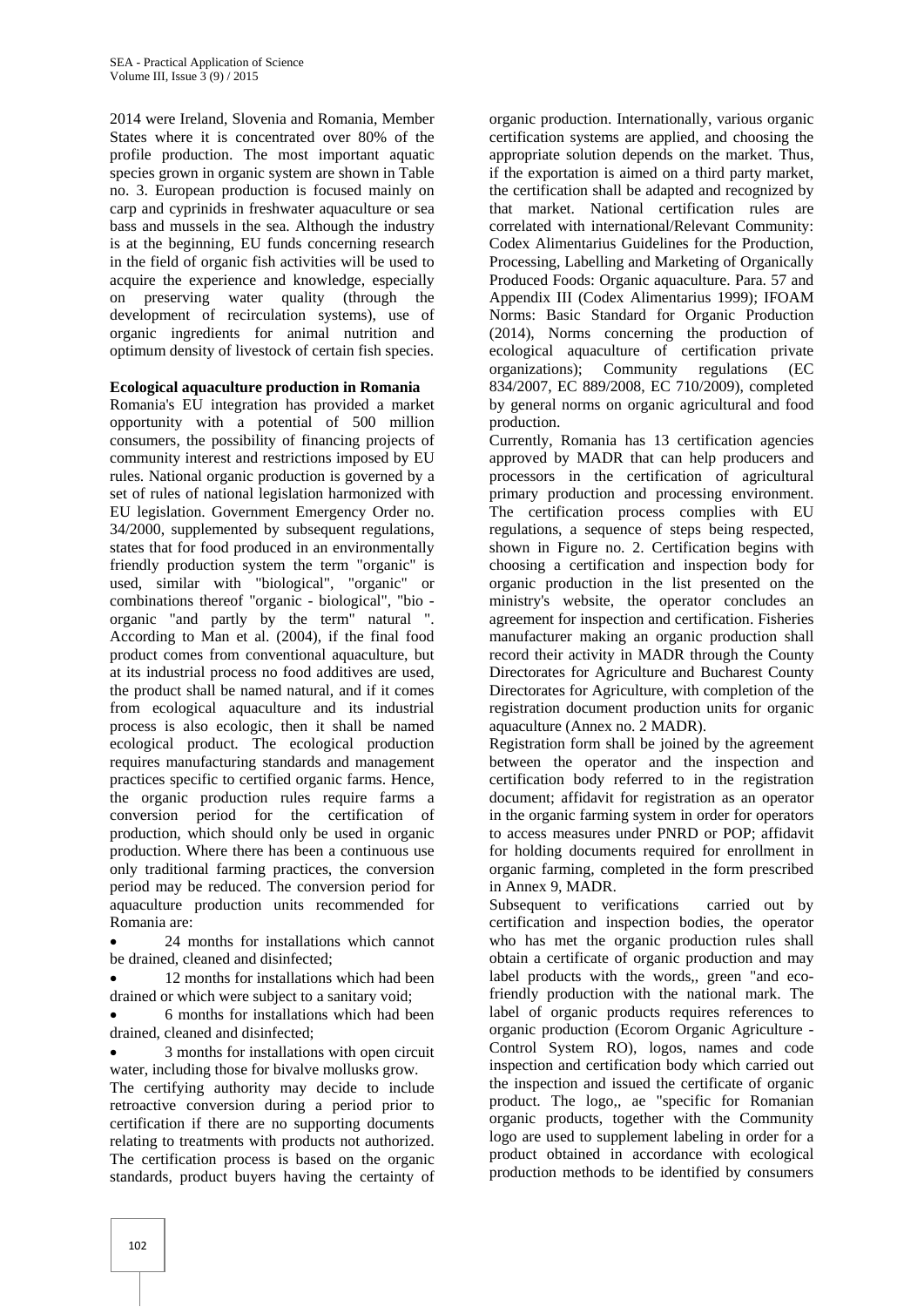(Figure 3). National logo for organic production is owned by MADR and ensures that the product labeled organic comes from ecological agriculture, being certified by an inspection and certification approved body.

Rules for using the logo ,,ae " are included in Annex 1 to the Joint Order amending the Annex of Ministry of Agriculture, Forests and Rural Development no. 317/2006 and of the National Authority for Consumer Protection no. 190/2006 approving specific rules on organic food labeling. The right to use the logo,, ae "on product labels and packaging of organic products is owned only by producers, processors and importers registered with MADR as organic producers. In order to obtain the right to use the logo ,,ae" certification and logo ,,ae "communication, applicants will complete the request form. Consumers who buy products with the national and Community logo can be confident that at least 95% of the product's ingredients have been obtained in accordance with the organic production methods and that the product complies with the organic production rules. The certified product will bear the name of the manufacturer, processor or sales person name / code inspection and certification body. Every year until 15 December organic aquaculture operators are required to register the work at the Ministry of Agriculture and Rural Development, County Departments of Agriculture or Bucharest County Departments of Agriculture.

If the operator voluntarily withdraws from the organic farming system, he shall notify the authority that registered him by submitting Annex 14 - MADR. The operator shall retain for a period of five years after the notification of withdrawal from ecological aquaculture system, accountant records and all documents issued during its activity. Organic fish production in Romania is at the beginning. Although in 2007-2013, POP granted special funds for organic production, Complex Grup S.R.L. (Ltd) owns in Buceag, Constanța, the sole ecologic certified farm from our country. The transition to organic production was achieved through the accumulation of the following projects "Sustainable aquaculture in NATURA 2000 site, Buceag fish farm - ROSPA0053", 01.01.2008- 31.12.2008, 1,208,950 lei; "Sustainable aquaculture in NATURA 2000 site, Buceag fish farm - ROSPA0053" 01.01.2009-31.12.2009, 1,208,950 lei; "Transition to ecological aquaculture of Buceag I Fish Facility" 01.01-31.12.2010, 3,626,850 lei; "Aquatic environment protection and mitigation, natural resources, genetic dversity and management of landscape in Buceag I Fish Facility, concerning sustainable aquaculture", 01.01.2010-31.12.2011,  $2,460,540$  lei;  $\sqrt{F}$  Fish products promotion  $01.01$ -29.11.2011, 3,297,605,47 lei, "Promoting campaign – Fish health", 01.01-30.11.2011, 3,293,818.77 lei.

The production of 4,00 tonnes of organic carp is made on a 1,200 water surface. The farm comprises 24 pools with areas ranging from 5.000 to 10.000 sqm, stocked with seed from Germany, activity partially subsidized by state with 3,000 lei/year\*hectare. The product destination is the internal market, trade price for organic carp being of 10 lei/kg.

After concluding the grant, the company registered sale reduction, increase of costs and losses (figure no. 4). The number of employees remained relatively constant, being imposed by funding agreement.

## **Conclusions**

Organic production might be a sustainable solution for Romanian agriculture. Underdevelopment, excessive fragmentation, low productivity, lack of funding led to a low competiveness of local industry compared to intensive production systems or Community competitors, switching to organic production is an opportunity and a necessity for the survival of small producers. The increased demand for organic products in foreign markets, quality of local organic products and natural agricultural offers the opportunity to develop the organic production in Romania. Supporting organic aquaculture by providing financial support compulsory for starting up production and protect local industry from foreign competition might ensure business continuity with organic products on medium and long term. In Romania only one certified ecological profile company exists and its activity shows the need for strong financial support from officials, the industry being unprofitable in the current context.

*Acknowledgements: This paper was co-financed from POP Programme 2007-2013, Project Number 263/2014/RO4123051409010841: "Organic, practica acvaculturii în zona pescărească Prut-Dunăre", coordinator Dunărea de Jos University of Galați.*

## **References**

[1] Codex Alimentarius (1999). Guidelines for the production, processing, labelling and marketing of organically produced foods, retrieved from file:///C:/Users/Silvius/Downloads/cxg\_032e.pdf.

[2] Commission of the European Communities (2009). Commission Regulation (EC) No 710/2009 of 5 August 2009 amending Regulation (EC) No 889/2008 laying down detailed rules for the implementation of Council Regulation (EC) No 834/2007, retrieved from http://eur-lex.europa.eu/ [legal-content /EN/TXT/? uri=CELEX:32009R0710.](http://eur-lex.europa.eu/%20legal-content%20/EN/TXT/?%20uri=CELEX:32009R0710) [3] Dinu T.A., Stoian, E., Micu, M.M., Condei, R., Niculae, I. (2014). Study regarding consumption of organic products in Romania,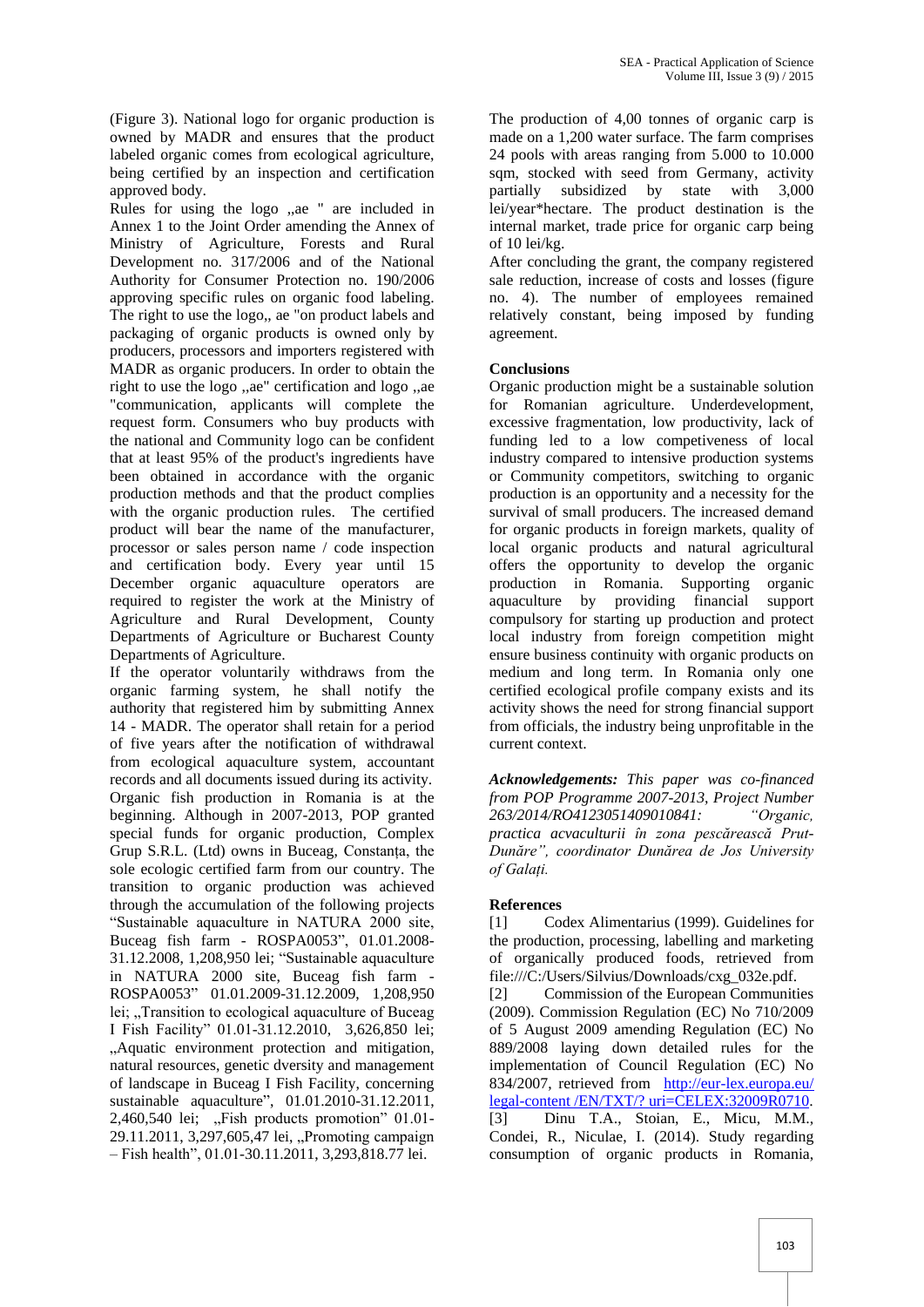Economic Engineering in Agriculture and rural development, 14 (2):113-118.

[4] El-Hage Scialabba, N., Hattam, C., (2002). Organic agriculture, environment and food security, Food and Agriculture Organization of The United Nations Reports, Rome.

[5] European Commission (2014). Eurostat. Statistics, retrieved from [www.eurostat.](http://www.eurostat/)ec.europa.eu/portal/ page/ portal/ statistics/ search\_database.

[6] European Commission (2013). Agriculture and Rural Development. Organic farming, retrieved from [http: // ec.europa.eu/agriculture/index\\_en.htm.](http://ec.europa.eu/agriculture/index_en.htm)

[7] Food and Agriculture Organization of United Nations FAO / World Health Organization WHO (2001). Organic Agriculture, Environment and Food Security. Guidelines for the Production, Processing, Labelling and Marketing of Organically Produced Foods. Natural Resources Management and Environment Department, retrieved from http:// www.fao.org/docrep/005/y4137e/y4137e01.htm.

[8] FAO (2014). FAOStat Database, FAO Statistical Yearbook 2013, retrieved from [http://faostat.](http://faostat/) fao.org/site/291/default.aspx.

[9] Federation of Organic Agriculture Movements IFOAM (2015). About us, retrieved from [http://www.](http://www/) ifoam.bio/en/about-us.

[10] Franz, N. (2005). An overview of organic market: An opportunity for aquaculture products, GlobeFish Research Programme, FAO, retrieved from http://www.fao.org/3/a-ak503e.pdf.

[11] IFOAM (2014). Common Objectives and Requirements of Organic Standards COROS, retrieved from <http://www.ifoam.bio/sites/default/> files/ifoam\_norms\_version\_july\_2014.pdf.

[12] INFOFISH (2011). Handbook of Organic Aquaculture, CFC/FAO/INFOFISH Project on organic aquaculture in Myanmar, Thailand and Malaysia, retrieved fro[m http://infofish.org/v2.](http://infofish.org/v2)

[13] IOFGA (2015). Steps to organic certification (Farming), retrieved from [http://iofga.org/steps-to-organic-certification.](http://iofga.org/steps-to-organic-certification)

[14] Man, C., Aldescu, T., Bodiş, A., Albert, I. (2004). Ghid legislativ pentru agricultura ecologică, [Legislative guide for organic farming], Risoprint Publishing House, Cluj Napoca.

[15] Ministry of Agriculture and Rural Development, (2015). The approved organizations for inspection and certification of organic products in Romania, retrieved from [http://www.madr.ro/agricultura-eco](http://www.madr.ro/agricultura-eco%20logica/organisme-de-inspectie-si-certificare) 

[logica/organisme-de-inspectie-si-certificare.](http://www.madr.ro/agricultura-eco%20logica/organisme-de-inspectie-si-certificare)html.

[16] Ministry of Agriculture, Food and Forestry MAAP, National Authority for Consumer Protection ANPC, (2002). Order no. 110/2002 for the approval of specific rules on organic food labeling, retrieved from [http://www.legex.ro/Ordin-](http://www.legex.ro/Ordin-110-2002-30174.%20aspx)[110-2002-30174. aspx.](http://www.legex.ro/Ordin-110-2002-30174.%20aspx)

[17] Ministry of Agriculture, Forests and Rural Development (2007). Order of the Minister 217/190/2007 approving the Regulation concerning registration of operators in organic farming, retrieved from [http://old.madr.ro/pages/l52/O](http://old.madr.ro/pages/l52/)rdin\_ 217\_ 2007.html.

[18] Organic World (2014). Global organic statistics and news, retrieved from http://www.organic-world. net/yearbook-2014.html [19] Prein, M., Bergleiter, S., Ballauf, M., Brister, D., Halwart, M., Hongrat, K., Kahle, J., Lasner, T., Lem, A., Lev, O., Morrison, C., Shehadeh, Z., Stamer, A. & Wainberg, A.A, (2012). Organic aquaculture: the future of expanding niche markets. In R.P. Subasinghe, J.R. Arthur, D.M. Bartley, S.S. De Silva, M. Halwart, N. Hishamunda, C.V. Mohan & P. Sorgeloos, (eds). Farming the Waters for People and Food. Proceedings of the Global Conference on Aquaculture 2010, Phuket, Thailand. 22–25 September 2010. pp. 549–567. FAO, Rome and NACA, Bangkok.

[20] Szeremeta, A, Winkler, L., Blake, F., Lembo, P., (ed.) (2010). Organic Aquaculture. EU Regulations (EC) 834/2007, (EC) 889/2008, (EC) 710/2009, Background, Assessment, Interpretation, retrieved from [http://www.ifoam-eu.org/p](http://www.ifoam-eu.org/)ositions/ publications /aquaculture.

[21] Research Institute of Organic Agriculture FiBL, (2014). FiBL/IFOAM Report, The World of Organic Agriculture, Statistics and emeging trends, Biofach, retrieved from http://www.organicworld.net/index. html.

[22] Stanciu, S.,  $(2014)$ . Organic products – a necessity or an opportunity for Romanian agriculture?, Proceedings of the Third International Conference: Competitiveness of Agro-food and Environmental Economy (CAFEE'14), Bucharest, 6-7 Nov. 2014, Editors: Popescu, G., Istudor, N., Boboc, D., Andrei, J., ASE Publishing House, Bucharest, pp. 300-311.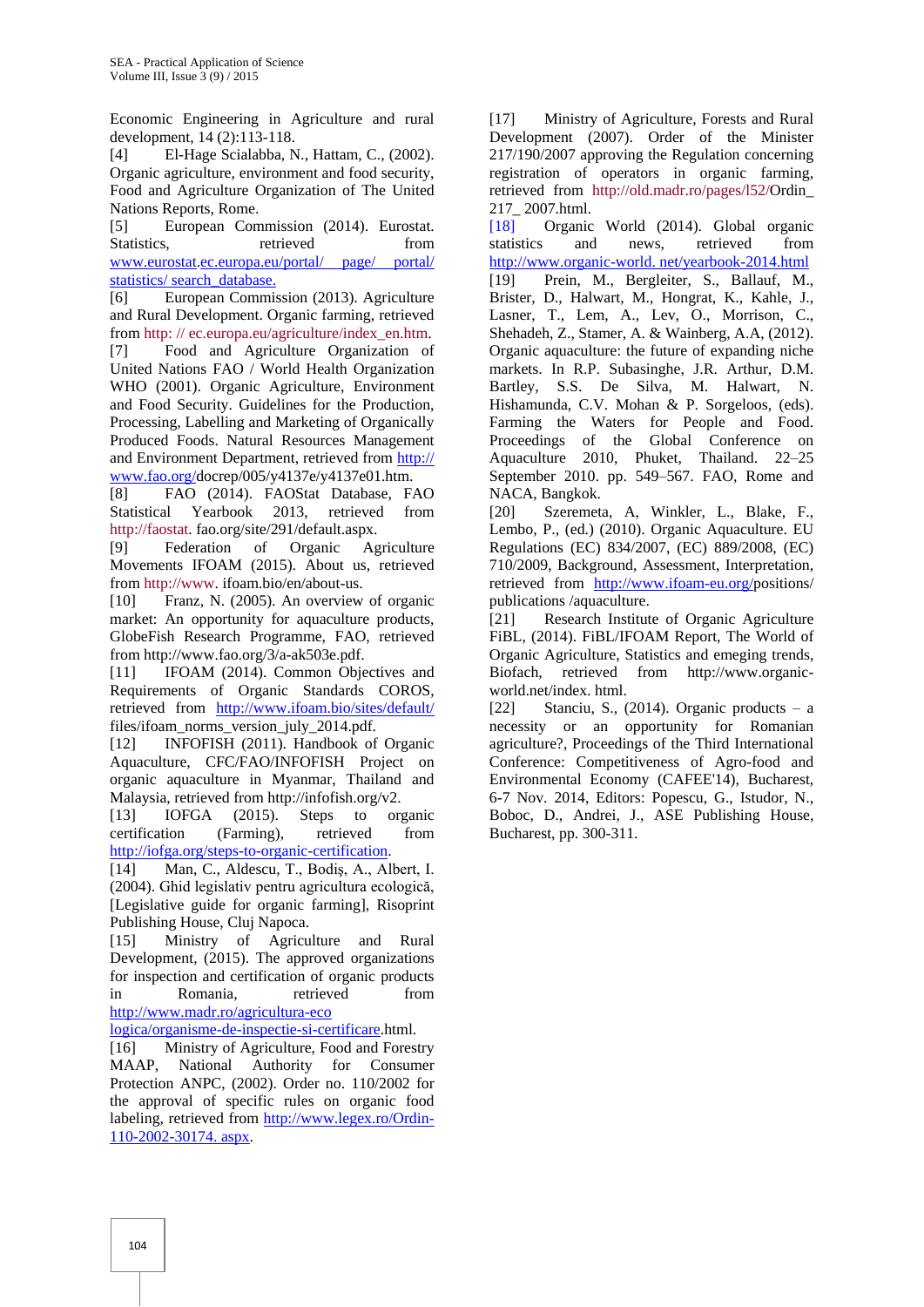# *Appendices*

# Table No. 1

History of organic aquaculture

| Year | <b>Species/Issue</b>                  | <b>Country</b>        | <b>Certifying Organization</b>             |
|------|---------------------------------------|-----------------------|--------------------------------------------|
| 1994 | Common carp (Cyprinus carpio)         | Austria, Germany      |                                            |
| 1995 | Atlantic salmon (Salmo salar)         | <b>Ireland</b>        | Naturland                                  |
| 1997 | Organic aquaculture standard          | Australia             | National Association for Sustainable       |
|      |                                       |                       | Agriculture, Australia                     |
| 1998 | Atlantic salmon                       | <b>United Kingdom</b> | Soil Association                           |
| 1999 | Shrimp (Penaeidae)                    | Ecuador               | Naturland and Deutsche Gesellschaft        |
|      |                                       |                       | für Technische Zusammenarbeit              |
| 1999 | Blue mussel ( <i>Mytilus edulis</i> ) | <b>Ireland</b>        |                                            |
| 2000 | Organic aquaculture standard          | <b>United Kingdom</b> |                                            |
| 2000 | Organic aquaculture standard          | France                | Agriculture Biologique                     |
| 2000 | Giant tiger prawn (Penaeus monodon)   | <b>Viet Nam</b>       | Naturland and Swiss Import                 |
|      | small-scale farmer groups             |                       | <b>Promotion Programme</b>                 |
| 2001 | Basic organic aquaculture standards   | Global                | <b>International Federation of Organic</b> |
|      |                                       |                       | <b>Aquaculture Movements</b>               |
| 2001 | Organic aquaculture standard          | Australia             |                                            |
| 2002 | 2002 Tilapia (not species specific)   | <b>Israel</b>         | Naturland                                  |
| 2003 | <b>Aquaculture Group formed</b>       | Global                | <b>IFOAM</b>                               |
| 2004 | Organic aquaculture standard          | <b>Denmark</b>        | Økologisk                                  |
| 2005 | Organic aquaculture standard          | China                 |                                            |
| 2005 | Gilthead seabream (Sparus aurata)     | France                |                                            |
| 2005 | Microalgae                            | <b>Taiwan POC</b>     |                                            |
| 2005 | Atlantic cod (Gadus morhua)           | <b>United Kingdom</b> |                                            |
| 2005 | Ban on labelling of organic seafood   | California, USA       | <b>State</b>                               |
| 2006 | "Pangasius" (striped catfish,         | Viet Nam              | Naturland and Deutsche Gesellschaft        |
|      | Pangasianodon hypophthalmus)          |                       | für Technische Zusammenarbeit              |
| 2009 | Organic aquaculture legislation       | <b>EU</b>             | Commission of the European                 |
|      |                                       |                       | Communities                                |

Source taken from Prein et al, 2010

## Table No.2

# Species farmed organically and main producers

| <b>Marine</b>          | <b>Contry</b>            | <b>Freshwater</b>             | <b>Country</b>                                                     |
|------------------------|--------------------------|-------------------------------|--------------------------------------------------------------------|
| <b>Atlantic Salmon</b> | Ireland, UK, Chile       | <b>Trout</b>                  | Austria, France, Germany,<br>Switzerland, China,<br><b>Denmark</b> |
| <b>Black Tiger</b>     | Indonesia, Vietnam,      | Carp                          | Austria, UK, Switzerland,                                          |
| Shrimp                 | Malaysia                 |                               | Germany, Hungary                                                   |
| White shrimp           | Ecuador, Peru, Columbia  | Crucian Carp                  | China                                                              |
| Vannamei shrimp        | Ecuador, Costa Rica,     | Catfish (Pangasius            | Vietnam                                                            |
|                        | Thailand                 | <i>bocourti</i> )             |                                                                    |
| <b>Seabass</b>         | France                   | Giant Catfish (Pangasius      | Vietnam                                                            |
|                        |                          | gigas)                        |                                                                    |
| Seabream               | France                   | Tillapia                      | <b>Israel</b>                                                      |
| Turbot (Psetta         | Spain, Portugal          | Arctic charr                  | <b>Iceland</b>                                                     |
| maxima)                |                          |                               |                                                                    |
| Milkfish               | Indonesia, Taiwan        | Eel                           | Europe, Japan, China,                                              |
|                        | Philippines              |                               | Taiwan, Australia, Morocco                                         |
| Shellfish              | Ireland, USA, New        | <b>Gaint Freshwater Prawn</b> | Myanmar                                                            |
| (Mussels,              | Zealand, Ireland, France | (Macrobachium                 |                                                                    |
| Scallops, Oysters)     |                          | resenbergii)                  |                                                                    |
| Micro Algae            | USA, Taiwan, India       | Tench                         | Austria, Germany                                                   |
| Seaweed                | China                    |                               |                                                                    |

Source Author, using data from Infofish (2011), IFOAM EU (2010), EC (2013)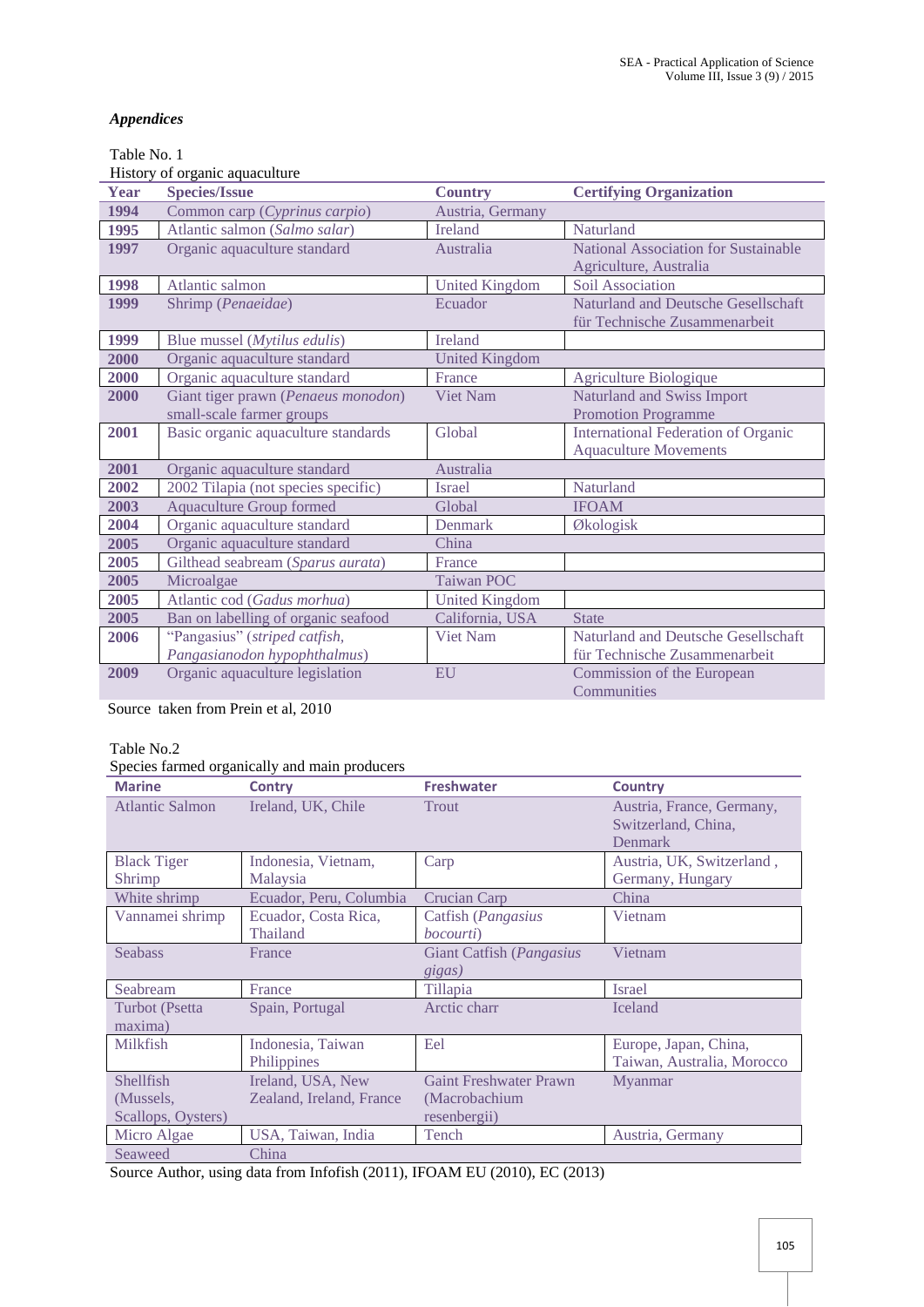

Figure No. 1. EU Organic aquaculture production Source Author, using the Eurostat data, 2015

| Table No.3                           |  |
|--------------------------------------|--|
| Species farmed organically in Europe |  |

| No.                       | <b>Fish Species</b>                      |         | <b>Quantity (tonnes)</b> |                                                            | <b>Main producers (tonnes)</b>         |
|---------------------------|------------------------------------------|---------|--------------------------|------------------------------------------------------------|----------------------------------------|
|                           |                                          | 2013    | 2014                     | 2013                                                       | 2014                                   |
| $\mathbf{1}$<br>$\bullet$ | Carp and other<br>cyprinid               | 7,689.4 | 2,885.03                 | Lithuania 2,657.76<br>Romania 1,675,85<br>Slovenia 3350,00 | Lithuania 1,088.04<br>Romania 1,796.99 |
| $\overline{2}$            | Sturgeons, incl.<br>paddlefishes         |         | 378.85                   |                                                            | Spain 378.85                           |
| 3                         | Oysters                                  | 6.00    |                          | Croatia 5.00<br>1.00<br>Italy                              |                                        |
| $\overline{\mathbf{4}}$   | <b>Mussels</b>                           | 94.39   | 6.221                    | Slovenia 90.000<br><b>Italy 2.510</b><br>Denmark 1.870     | <b>Italy 4.820</b><br>Denmark 1.152    |
| 5                         | Algae                                    |         | 129.25                   |                                                            | Spain<br>129.25                        |
| 6                         | <b>Seabass</b><br>(Dicentrarchus labrax) | 693.00  | 459.00                   | Croatia 260.00<br>Spain 216.02                             | Croatia 308.00<br>Spain 151.01         |
| $\overline{7}$            | Salmon (Salmo<br>salariu)                | 45.28   |                          | Romania 45.28                                              |                                        |
| 8                         | Sparus aurata                            |         | 0.15                     |                                                            | Croatia 0.15                           |
| 9                         | Trout (Salmo spp.)                       | 436.00  |                          | <b>Italy 390.00</b><br>Spain 33.13<br>Portugal 13.00       |                                        |

Source: Author, using EuroStat data, 2015